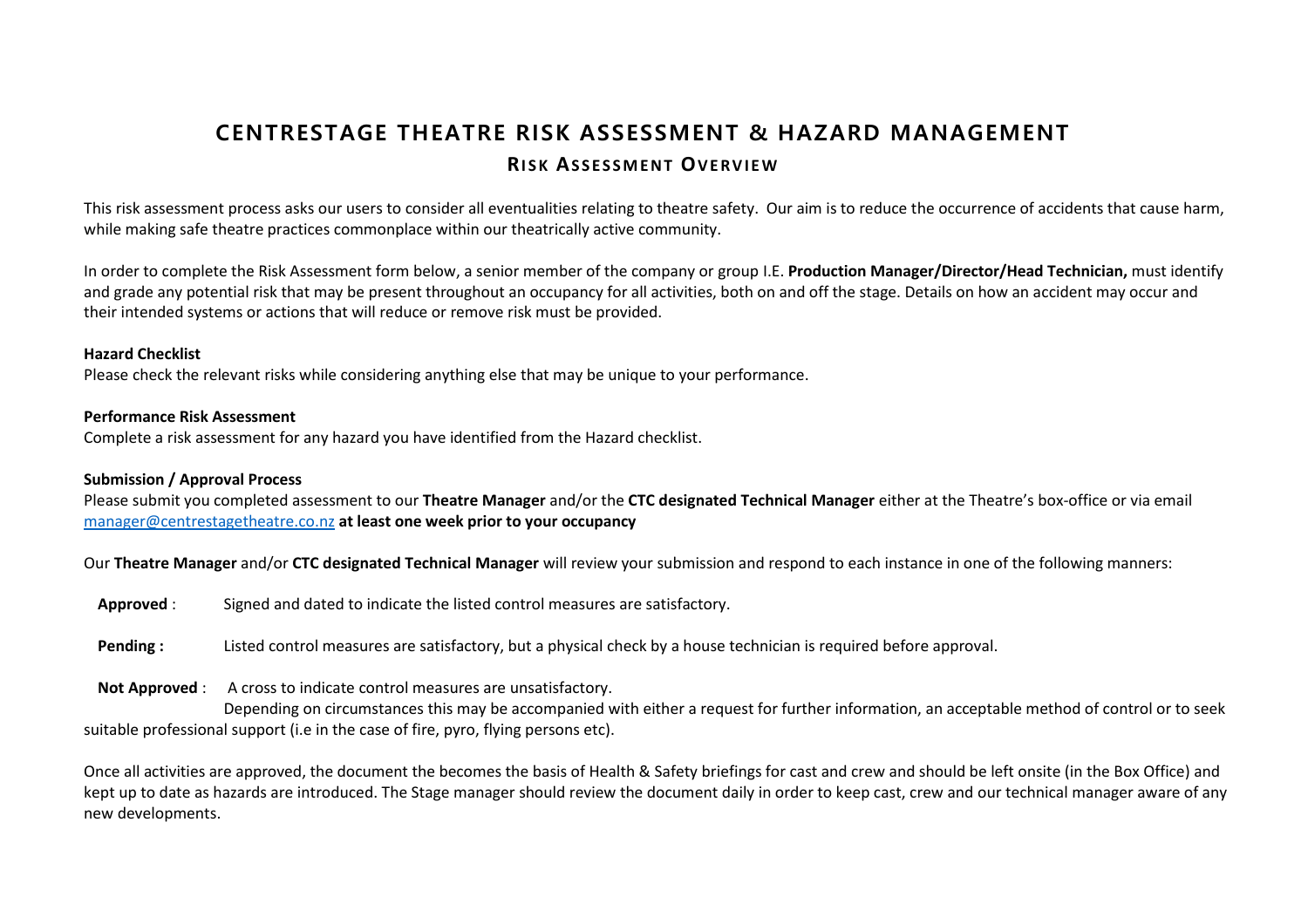| Type of Event | Event & Company Name | Date / Time of event | Page | Οf |
|---------------|----------------------|----------------------|------|----|
|               |                      |                      |      |    |

#### **PE R F O R M A N C E RI S K AS S E S S M E N T – CE N T R E S T A G E T H E A T R E , O R E W A**

### **Before proceeding with an occupancy a full risk assessment must be provided to the Centrestage Theatre Manager**

#### **HA Z A R D C H E C K L I S T : T I C K F O R ' Y E S ' A N D R I S K A S S E S S T H E H A Z A R D S O N T H E F O L L O W I N G P A G E S**

- **RISK OF INJURY DUE TO FALL:** Are you planning to work above stage level; on ladders, tables or chairs, raised set or by lifting persons etc? This includes during your rehearsals, set-up and performance.
- **FALLING OBJECTS:** Are you planning to hang any objects from above? How is your set constructed, can anything fall or collapse?
- **SLIPPING OR TRIPPING:** Will you be using either props, set, drapes, costume or other articles that could cause a trip or slip on stage? Will you be acting or behaving in a manner that could cause a trip or slip to yourself or other members of your company?
- **SPILLAGE:** Are you using any liquids or foodstuffs? Are any liquids near electrical equipment on or off stage? If liquid is spilled can it cause a risk of a slip?
- **FIRE:** Are you planning to use any open flame e.g. smoking, candles, incense, fire etc?
- **ELECTRICAL HAZARDS:** Are you bringing in any electrical equipment? If so, it must have a current safety test tag. If not, you must contact the theatre's house technician well in advance to have the Item PAT tested. \*\*Items that do not have a current electrical safety test tag cannot be used anywhere in the theatre. If you are using electrical items on stage could they cause a fire, burn or trip hazard?
- **UNSTABLE SURFACES:** Are you planning to stand on any object not specifically designed for that purpose? Are you using any objects or set that are not professionally built or of questionable integrity or using them in a manner that could cause them to be unstable?
- **IMPACT:** Is there any stage fighting or complex rapid movement where injury due to impact could occur; this could be in the form of dance, clowning, physical theatre or drama? Could any impact injure persons or damage properties?
- **WEAPONS:** Are you planning to use any form of weapon in your rehearsals or performance, e.g., swords, knifes, guns, clubs – including replica or toy versions? Do you plan to use any item to represent a weapon?
- **UNUSUAL USE OF OBJECTS OR EQUIPMENT:** Are you planning to use any objects or performance space in an unusual manner, could this pose a risk?
- **PYROTECHNICS:** Are you planning to use any explosive devises (no matter how small)? If so, you must contact the theatre's house technician well in advance to discuss applying for necessary permits.
- **IMPAIRMENT:** Use of alcohol or drugs before or during performances or rehearsals is not permitted. Are you using any other devices that mean a performer could be impaired; e.g. masked, blindfolded or handcuffed? Are you aware of any personal impairment, e.g., personal disabilities, illnesses or medication?
- **ANYTHING ELSE: This list is not exhaustive!** Are you planning any other activity that may pose a significant risk of injury to person or damage to space or property? Do you require any further advice or permissions before undertaking any activity safely? If in any doubt consult the theatre's house technician before proceeding in either rehearsals or performance.

#### **DE C L A R A T I O N**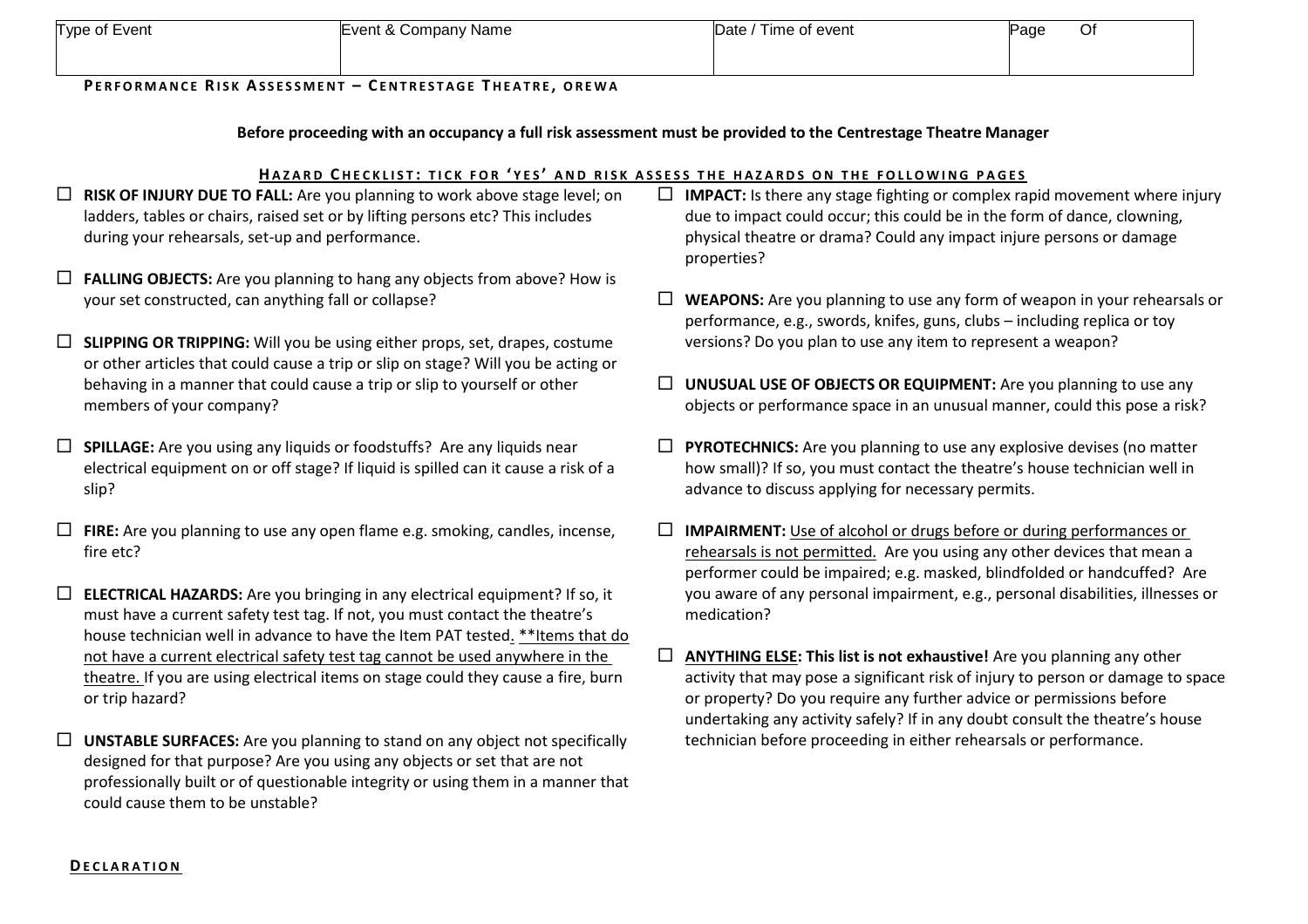| Type of Event | Event & Company Name | Date $\sqrt{ }$<br>Time of event | Page | <b>Ut</b> |
|---------------|----------------------|----------------------------------|------|-----------|
|               |                      |                                  |      |           |

**We have identified the above hazards and have attached further pages to risk assess and introduce control measures**

**None of the above applies to our project/ production. There is no significant hazard or risk.**

|  | Name: | <b>ROIG.</b> | signed. | Date: |
|--|-------|--------------|---------|-------|
|--|-------|--------------|---------|-------|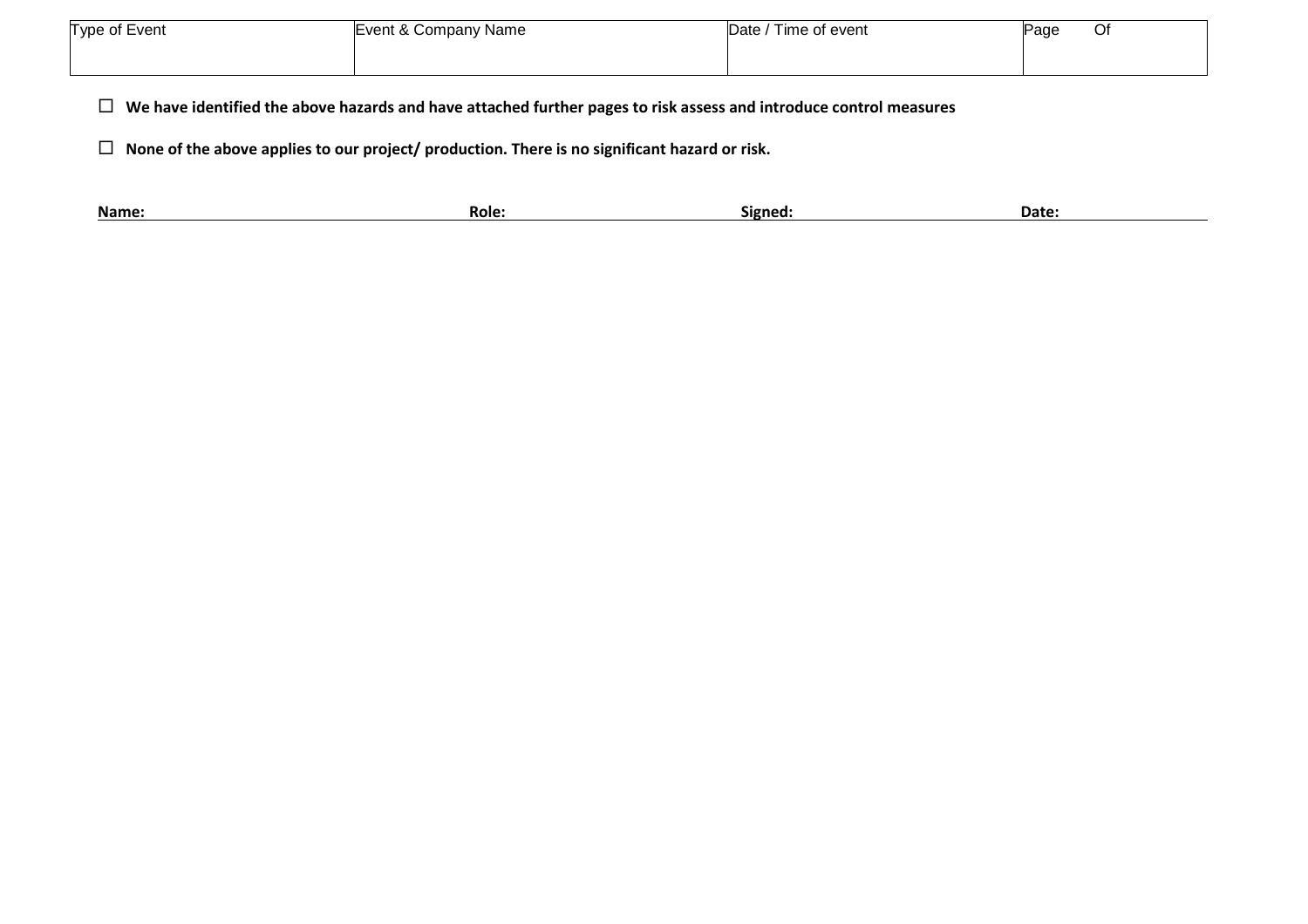| Type of Event | Event & Company Name | Date / Time of event | Page | Of |
|---------------|----------------------|----------------------|------|----|
|               |                      |                      |      |    |

## **PER FORM ANC E RI SK AS S ES SM EN T \*Must be reviewed and approved by the Centrestage Theatre Manager**

## **RI SK AS S E S SM E NT KE Y**

| <b>Severity</b><br>What is the potential level of injury to persons<br>and/ or damage to property caused by the hazard? | Likelihood<br>How likely is the hazard to happen?                                           | Severity X Likelihood = |
|-------------------------------------------------------------------------------------------------------------------------|---------------------------------------------------------------------------------------------|-------------------------|
| l - Slight<br>2 - Minor<br>3 - Moderate<br>4 - Major<br>5 - Severe                                                      | 1 - Highly unlikely<br>2 - Not very Likely<br>3 - Possible<br>4 - Likely<br>5 - Very Likely | <b>Risk Rating</b>      |

| <b>HAZARD</b> | <b>DESCRIPTION OF ACTIVITY/</b><br><b>ASSOCIATED RISKS</b> | AFFECTED | <b>SEVERITY</b> | LIKELIHOOD | Risk<br><b>RATING</b> | <b>CONTROL MEASURES/</b><br><b>ACTION PLAN</b> | <b>MANAGER</b><br>(SIGN AND DATE) |
|---------------|------------------------------------------------------------|----------|-----------------|------------|-----------------------|------------------------------------------------|-----------------------------------|
|               |                                                            |          |                 |            |                       |                                                |                                   |
|               |                                                            |          |                 |            |                       |                                                |                                   |
|               |                                                            |          |                 |            |                       |                                                |                                   |
|               |                                                            |          |                 |            |                       |                                                |                                   |
|               |                                                            |          |                 |            |                       |                                                |                                   |
|               |                                                            |          |                 |            |                       |                                                |                                   |
|               |                                                            |          |                 |            |                       |                                                |                                   |
|               |                                                            |          |                 |            |                       |                                                |                                   |
|               |                                                            |          |                 |            |                       |                                                |                                   |
|               |                                                            |          |                 |            |                       |                                                |                                   |
|               |                                                            |          |                 |            |                       |                                                |                                   |
|               |                                                            |          |                 |            |                       |                                                |                                   |

Please continue on further sheets if required.

We have completed a thorough Risk Assessment and have omitted no significantly hazardous activities.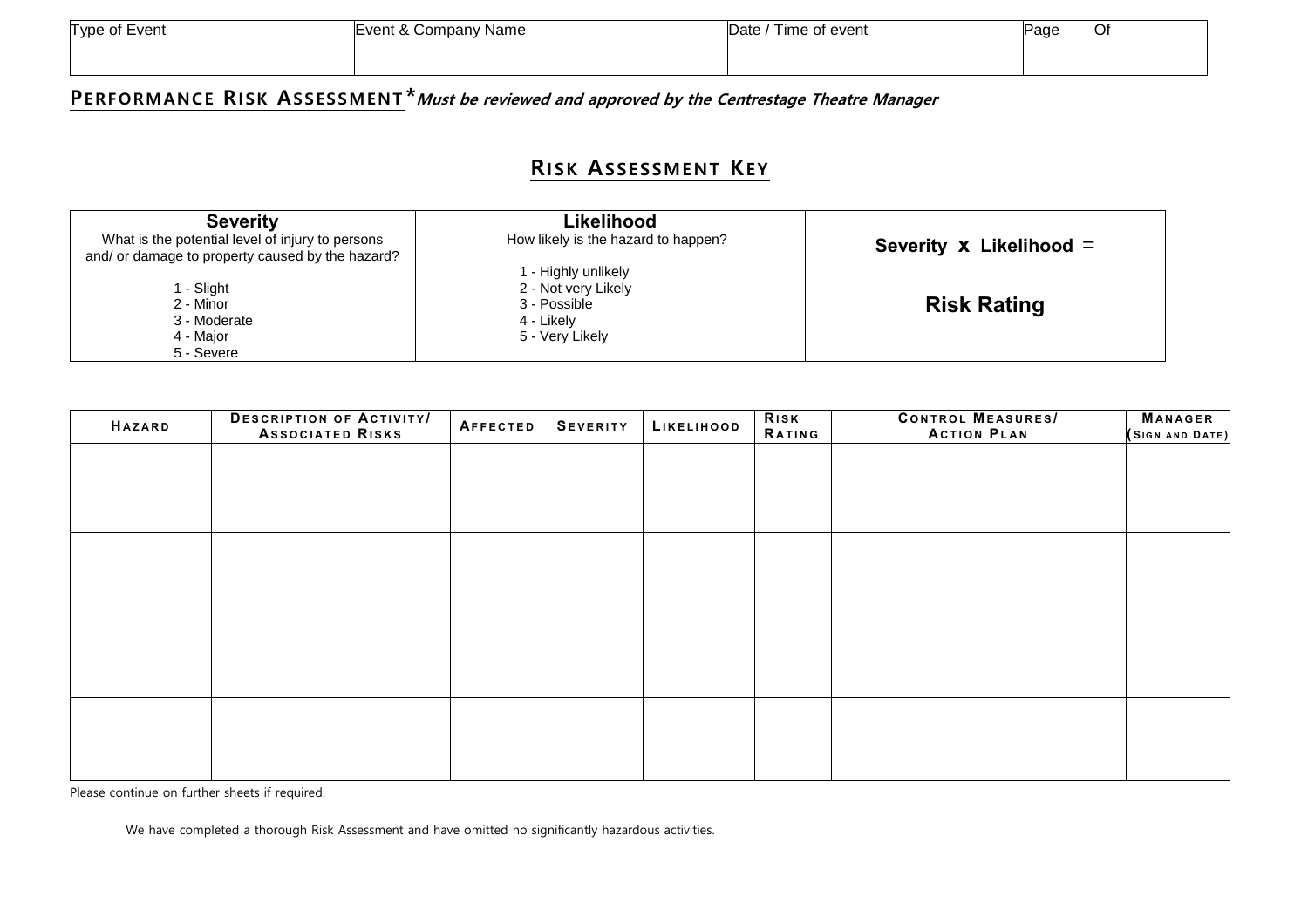| Type of Event | Event & Company Name | Date / Time of event | Page | $\sim$<br>יש |
|---------------|----------------------|----------------------|------|--------------|
|               |                      |                      |      |              |

We fully understand and accept the risks of our activities, and agree to carefully implement the control measures listed above.

We understand and accept that the Centrestage Theatre Manager and/or CTC designated Technician may only grant approval following a physical check - These Instances will be identified in the review of the submission.

Name and Role: **Date: Date: Date: ... Participally controlled a structure of the Signed: <b>Date: Date: ... Plate: ... Plate: ... Plate: ... Plate: ... Plate: ... Plate: ... Plate: ... Plate: ... Pl** 

| HOUSE APPROVAL Name: |                                                            |          | Signed:         |            | Date:<br>$\sim$ |                                                |                                   |  |
|----------------------|------------------------------------------------------------|----------|-----------------|------------|-----------------|------------------------------------------------|-----------------------------------|--|
| <b>HAZARD</b>        | <b>DESCRIPTION OF ACTIVITY/</b><br><b>ASSOCIATED RISKS</b> | AFFECTED | <b>SEVERITY</b> | LIKELIHOOD | RISK<br>RATING  | <b>CONTROL MEASURES/</b><br><b>ACTION PLAN</b> | <b>MANAGER</b><br>(SIGN AND DATE) |  |
|                      |                                                            |          |                 |            |                 |                                                |                                   |  |
|                      |                                                            |          |                 |            |                 |                                                |                                   |  |
|                      |                                                            |          |                 |            |                 |                                                |                                   |  |
|                      |                                                            |          |                 |            |                 |                                                |                                   |  |
|                      |                                                            |          |                 |            |                 |                                                |                                   |  |
|                      |                                                            |          |                 |            |                 |                                                |                                   |  |
|                      |                                                            |          |                 |            |                 |                                                |                                   |  |
|                      |                                                            |          |                 |            |                 |                                                |                                   |  |
|                      |                                                            |          |                 |            |                 |                                                |                                   |  |
|                      |                                                            |          |                 |            |                 |                                                |                                   |  |
|                      |                                                            |          |                 |            |                 |                                                |                                   |  |
|                      |                                                            |          |                 |            |                 |                                                |                                   |  |
|                      |                                                            |          |                 |            |                 |                                                |                                   |  |
|                      |                                                            |          |                 |            |                 |                                                |                                   |  |
|                      |                                                            |          |                 |            |                 |                                                |                                   |  |